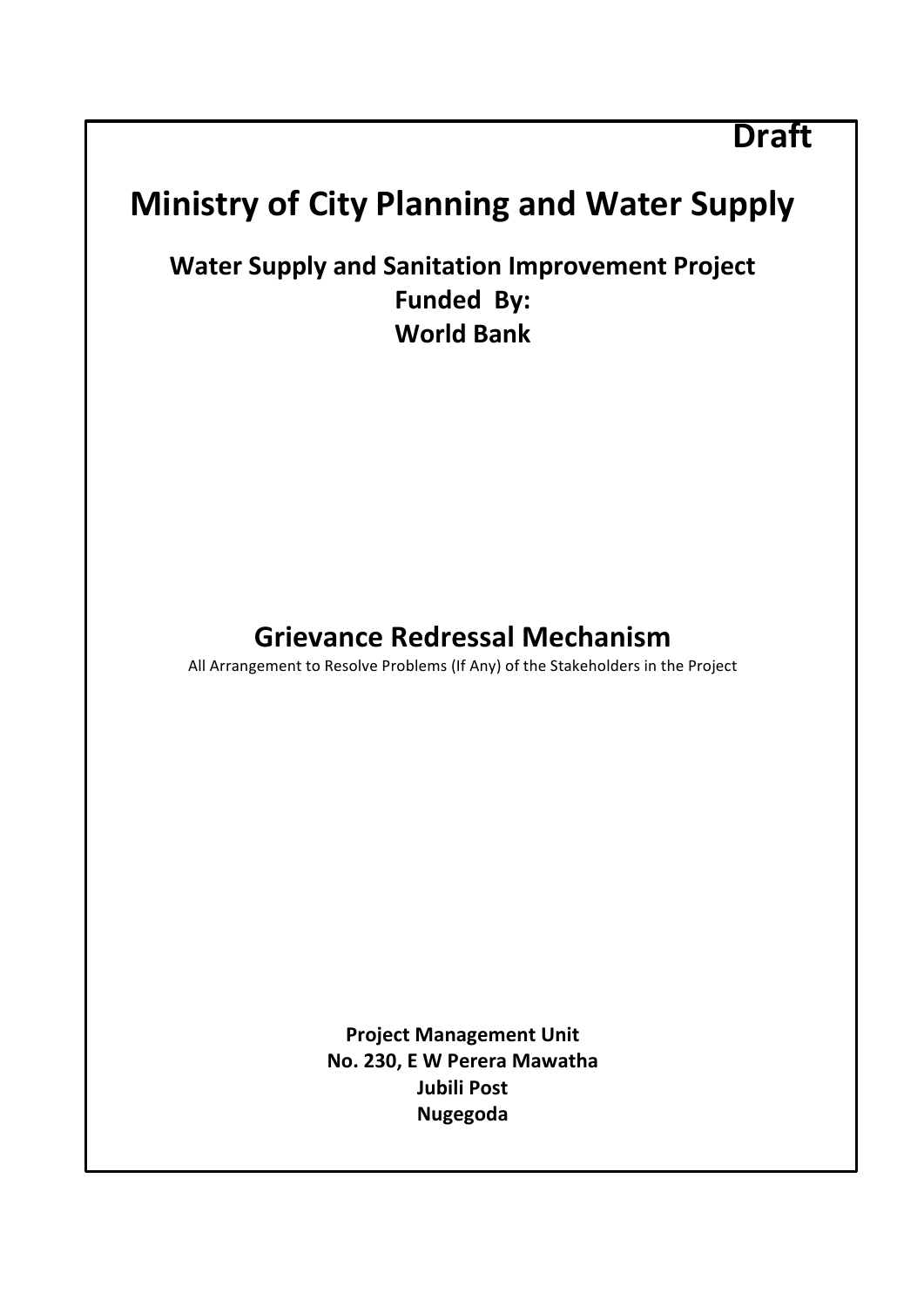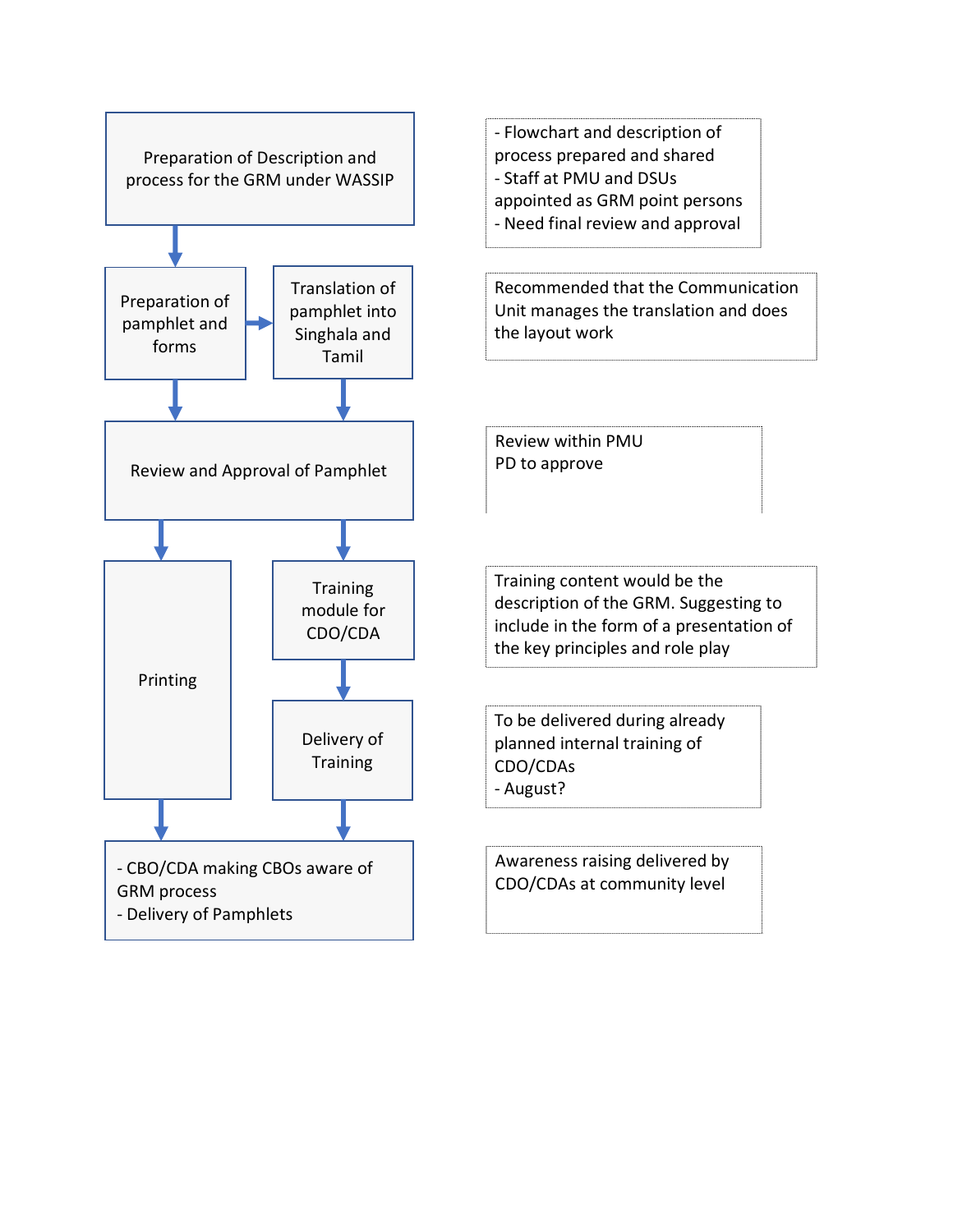#### **Ministry of City Planning and Water Supply Water Supply and Sanitation Improvement Project Grievance Redress Mechanism (GRM)**

#### 1. **Need of Grievance Redress Mechanism**

Democratic Socialist Republic of Sri Lanka is implementing the Water Supply and Sanitation Improvement Project (WASSIP), in following seven districts with the 165 USD million financial assistance of the International Development Association (IDA).

- 1. Ratnapura
- 2. Kegalle
- 3. Monaragala
- 4. Nuwaraeliya
- 5. Badulla
- 6. Mulathivue
- 7. Kilinochchi

Approximately 107,000 households are set to be covered with improved water supply and sanitation.

The project will deliver economic benefits to the communities living in project areas, though increased access to piped water and improved sanitation, which will lead to savings in health care costs, reduce time spent on collection of water and accessing sanitation, increase the number of productive person days and make available increased amounts of safe water for domestic use.

The Project also support to construction of septage treatment plants in urban areas, which will improve management and safe disposal of septage thereby leading to decreased environmental pollution, improved health and living conditions in general.

In order to ensure smooth implementation, the is effectively addressing problems that would be encountered during implementation, though a robust Grievance Redressal Mechanism (GRM) which will enable to the Project Authorities to address the Grievances of the stakeholders of the Project

#### **2.** Project Stakeholders

The following are the main stakeholders of the project

- 1. Ministry of City Planning and Water Supply
- 2. National Water Supply and Drainage Board
- 3. Department of National Community Water Supply
- 4. Plantation Human Development Trust
- 5. Project Management Unit
- 6. Community Based Organizations / Water User Associations
- 7. People of the Identified Sub Project areas.
- 8. Related Government Departments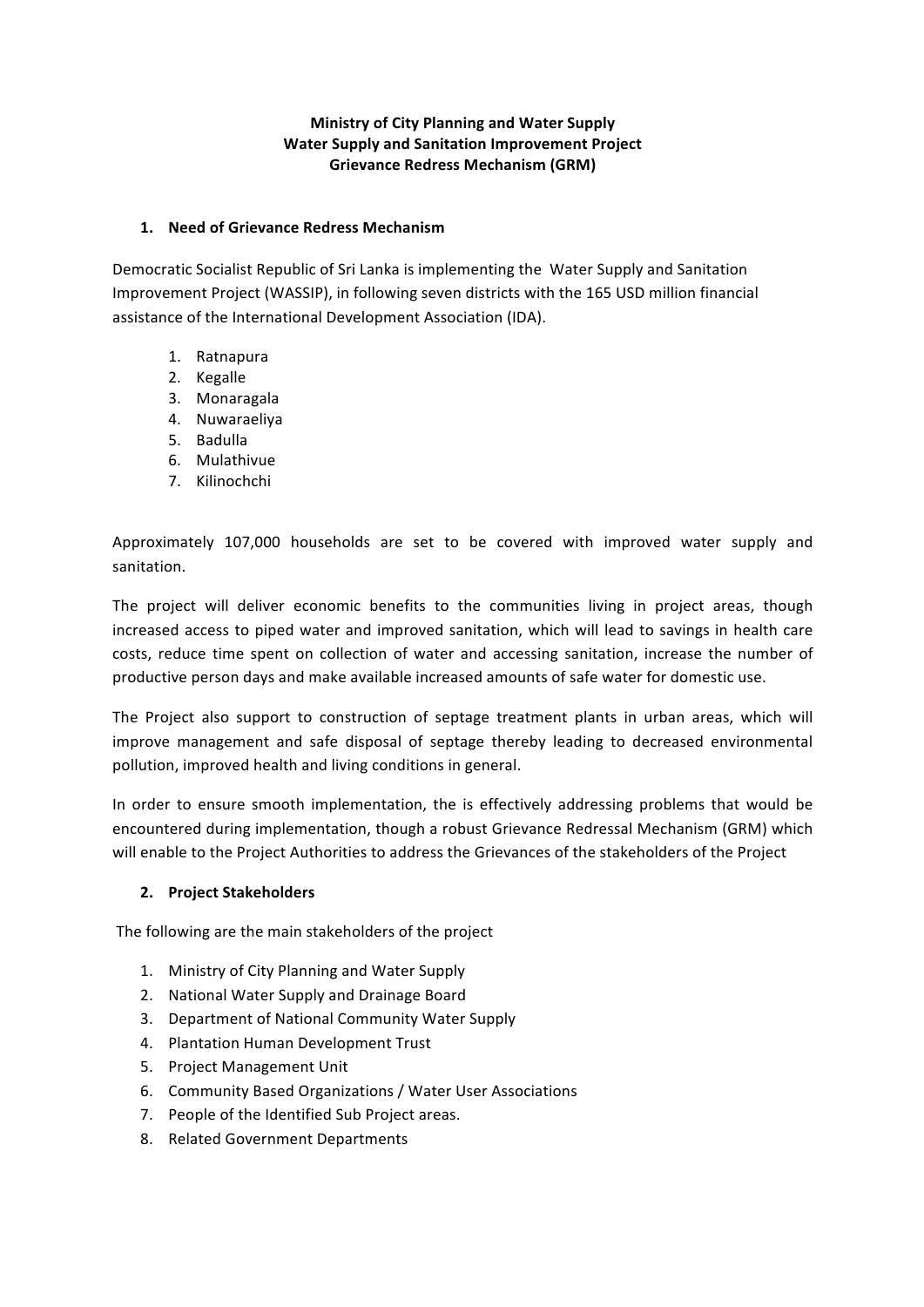The GRM relates to the effects of the project on local level stakeholders, including the CBOs and the people living in the subproject areas. Activities under the Project may affect the stakeholders especially the people living in the sub project locations. Various decisions and activities of the project will relate to resettlement issues (Refer OP/BP. 4.12), issues related to Indigenous people, environmental issues (OP/BP 4.01 and OP/BP 4.04) will be managed though specific action plans related to the Social Safeguards, while issues and complaints not sorting under the Social safeguards during construction activities which may affect to the local stakeholders of the Project would be covered by the GRM.

It is ultimately the responsibility of PMU to resolve and find resolution to related grievances for which this Grievance Redressal Mechanism (GRM) has been developed.

#### **3.** Objectives of Grievance Redressal Mechanism

Following are the objectives of establishing a Grievance Redressal Mechanism.

- 1. Ensure better safeguards mechanisms for implementation of subproject activities
- 2. Resolve environmental and social grievances in the project areas.
- 3. Build up a relationship of trust amongst the project staff and the affected parties.
- 4. Ensure transparency in dealings amongst stakeholders including affected parties through a proper communication system.

#### **4.Grievance Redressal Mechanism Structure**

Three steps of the Redressal structure are planned to address complaints related to the Project at community level.

#### **5.1. First Step of Redressal**

Community member(s) complete the complaint form (Form 1), and submits the completed form in a special box has been provided at the CBO office. The community members need to be informed of the location of the box. The CBO should check the box on a regular basis and record them.

The complaints should be made in writing using the prescribed form. In case the complainant cannot read/ write the CBO GRM Point Person should take notes and prepare the form on behalf of the complainant. As soon as the officer receives a complaint the CBO GRM Point Person would issue an acknowledgement in the form (Form 2).

After registering the complaint the CBO GRM Point Person would review the checklist determining whether the grievance can be solved at community and of confirmed would hold meetings with the affected persons/ complainant and then attempt to find a solution to the complaint received.

If necessary meetings should be held with the concerned affected persons/ complainant and the concerned officers to find a solution to the problem and prepare a plan to redress the grievance. The deliberations of the meetings and decisions taken are recorded (Form 3). All meetings about Redressal of Grievance including the meetings of the Grievance Redressal Committee to be recorded in the given format.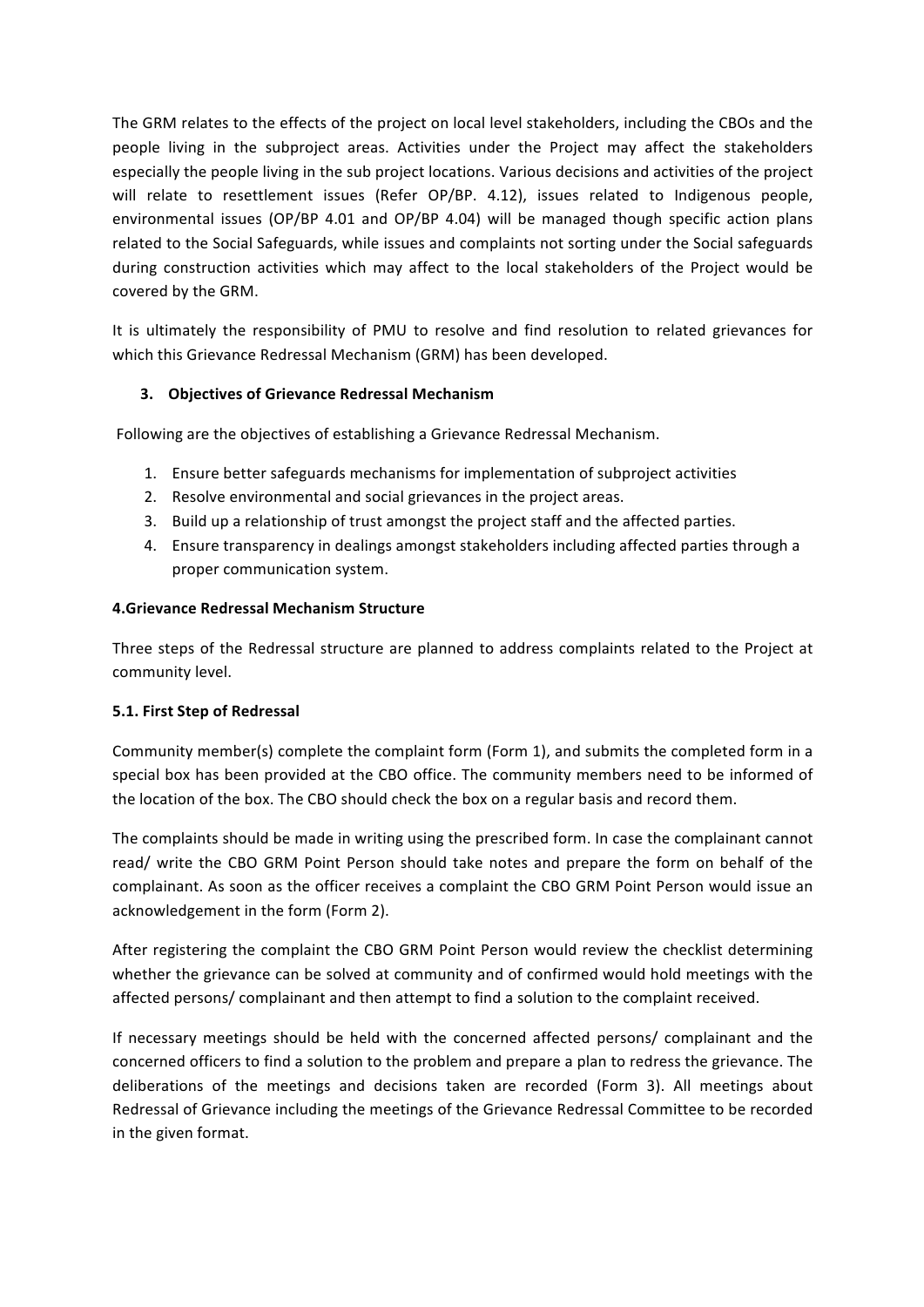The resolution at CBO level should be dealt with within 2 days of issuance of Form 2, and within 7 days concerned parties should be notified through a disclosure form (Form 4). If the results in form 4 is negative the grievance will be referred to the next level.

#### **5.2 Second Step of Redressal**

In case the grievance was not solved at CBO level (negative conclusion in Form 5), the issue would be forwarded to second level, at the DSU which is managed by the DSU GRM Point Person.

The DSU GRM Point Person will coordinate the convening of the meetings of the CBO and relevant parties in the complaint. DSU GRM Point Person is also responsible for debriefing the PMU on the deliberations of the first level of Redressal and on the views of both the parties.

The DSU GRM Point Person will hold necessary meetings with the parties to find a acceptable solution. The DSU GRM Point Person would record the issue at hand and the conclusion of the meeting minutes in Form 3. All meetings about Redressal of Grievance including the meetings of the Grievance Redressal Committee to be recorded in the given format (Form 3)

The decisions of the DSU with related parties are communicated to the complainant formally and if he accepts the resolutions, the complainant's acceptance is obtained on the Form 3.

The resolution at DSU level should be dealt with within 5 days of issuance of Form 2, and within 14 days concerned parties should be notified through a disclosure form (Form 4). If the results in Form 5 is negative the grievance will be referred to the next level.

#### **5.3 Third Step of Redressal**

In case the grievance was not solved at DSU level (negative conclusion in Form 4), the issue would be forwarded to third level, at the PMU which is managed by the PMU GRM Point Person.

The PMU GRM Point Person will coordinate the convening of the meetings of the DSU and relevant parties in the complaint. PMU GRM Point Person is also responsible for debriefing the Department and relevant stakeholders at Ministry level on the deliberations of the first level of Redressal and on the views of both the parties.

The PMU GRM Point Person will hold necessary meetings with the parties to find a acceptable solution. PMU GRM Point Person would record the issue at hand and the conclusion of the meeting minutes in Form 3. All meetings about Redressal of Grievance including the meetings of the Grievance Redressal Committee to be recorded in the given format (Form 3)

The decisions of the DSU with related parties are communicated to the complainant formally and if he accepts the resolutions, the complainant's acceptance is obtained on the Form 3.

The resolution at DSU level should be dealt with within 7 days of issuance of Form 2, and within 14 days concerned parties should be notified through a disclosure form (Form 4). If the results in Form 5 is negative the grievance will be referred to relevant authority within the SriLankan court system.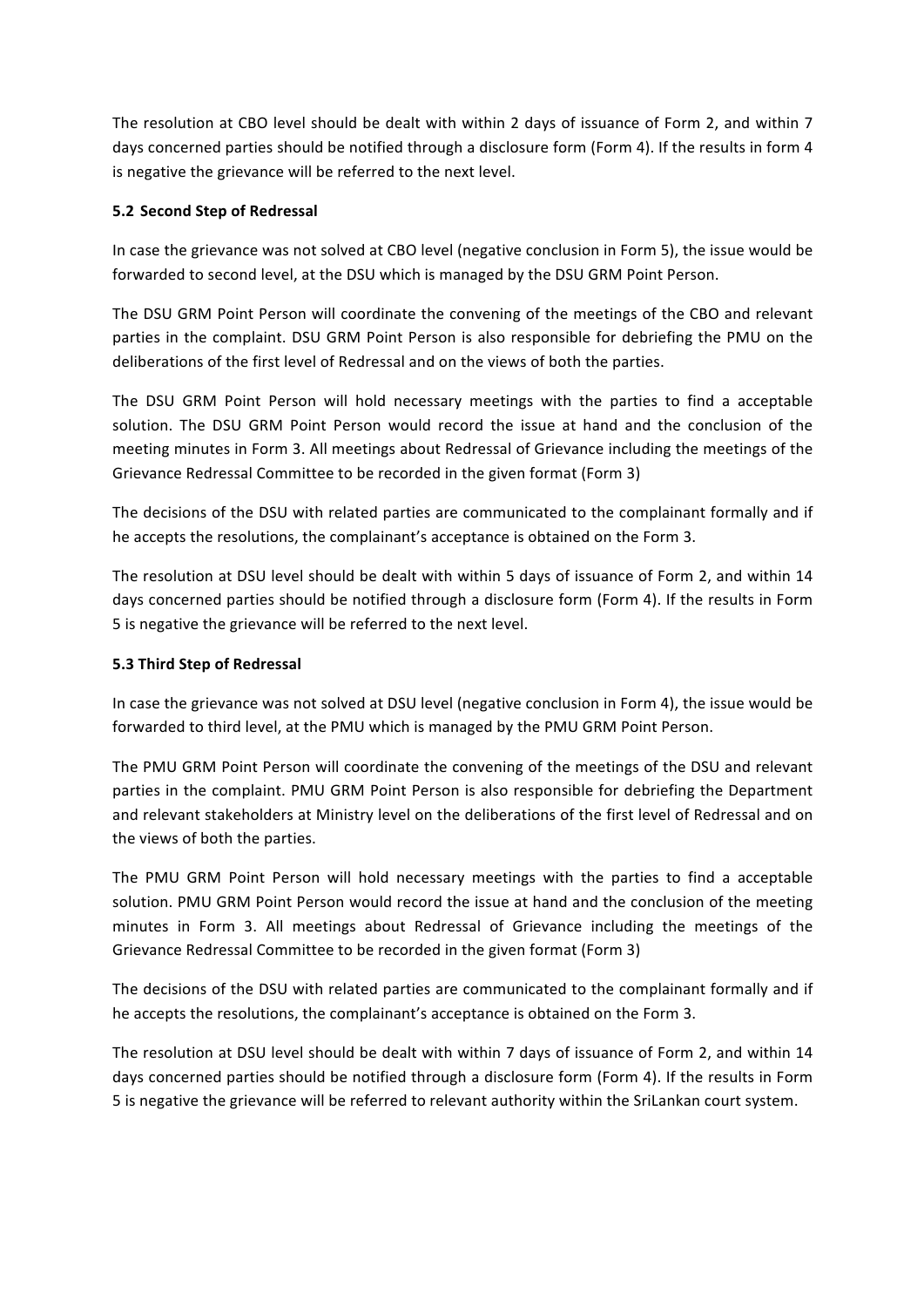

- GPP: Grievance Point Person
- CSA: Concerned Sector Agency
- DSU: District Support Unit
- GRM: Grievance Redress Mechanism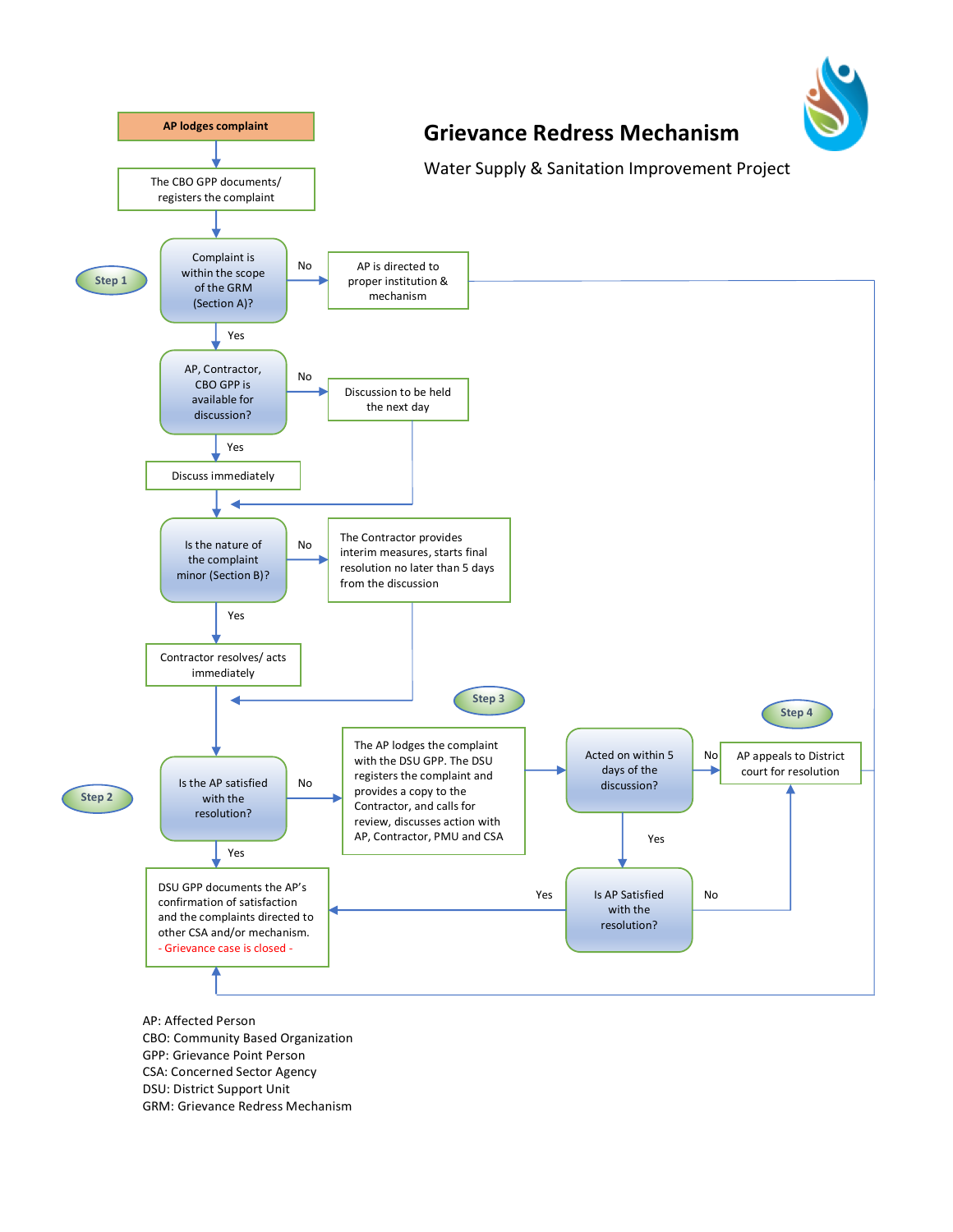#### **WASSIP Format 1- Grievance Information Form**

| <b>Contact Details of Complaints</b>                |  |
|-----------------------------------------------------|--|
|                                                     |  |
|                                                     |  |
|                                                     |  |
| <b>Location Related to the Complaint</b>            |  |
|                                                     |  |
|                                                     |  |
| <b>Category of Complainant</b>                      |  |
|                                                     |  |
| <b>Affected Person</b>                              |  |
| <b>Mediator for Affected Person</b>                 |  |
| CBO / Civil Society Organization<br>Other (Specify) |  |
|                                                     |  |
|                                                     |  |
|                                                     |  |
|                                                     |  |
| (Attach letter or petition/ Document as submitted)  |  |

## **Category of Complainant**

| S/N           | Category                  | <b>Tick</b> | S/N | Category                                 | <b>Tick</b> |
|---------------|---------------------------|-------------|-----|------------------------------------------|-------------|
|               | Damage to Property        |             | 9   | Safety Issues                            |             |
| $\mathcal{P}$ | Damage to Crop            |             | 10  | <b>Problem During Material Transport</b> |             |
| 3             | <b>Block Access Roads</b> |             | 11  | Flooding                                 |             |
| 4             | Land Acquisition          |             | 12  | <b>Noise</b>                             |             |
| 5             | Blasting                  |             | 13  | Vibration                                |             |
| 6             | Water Quality & quantity  |             | 14  | Soil Erosion                             |             |
| 7             | Dust                      |             | 15  |                                          |             |
| 8             | Others (Specify)          |             | 16  |                                          |             |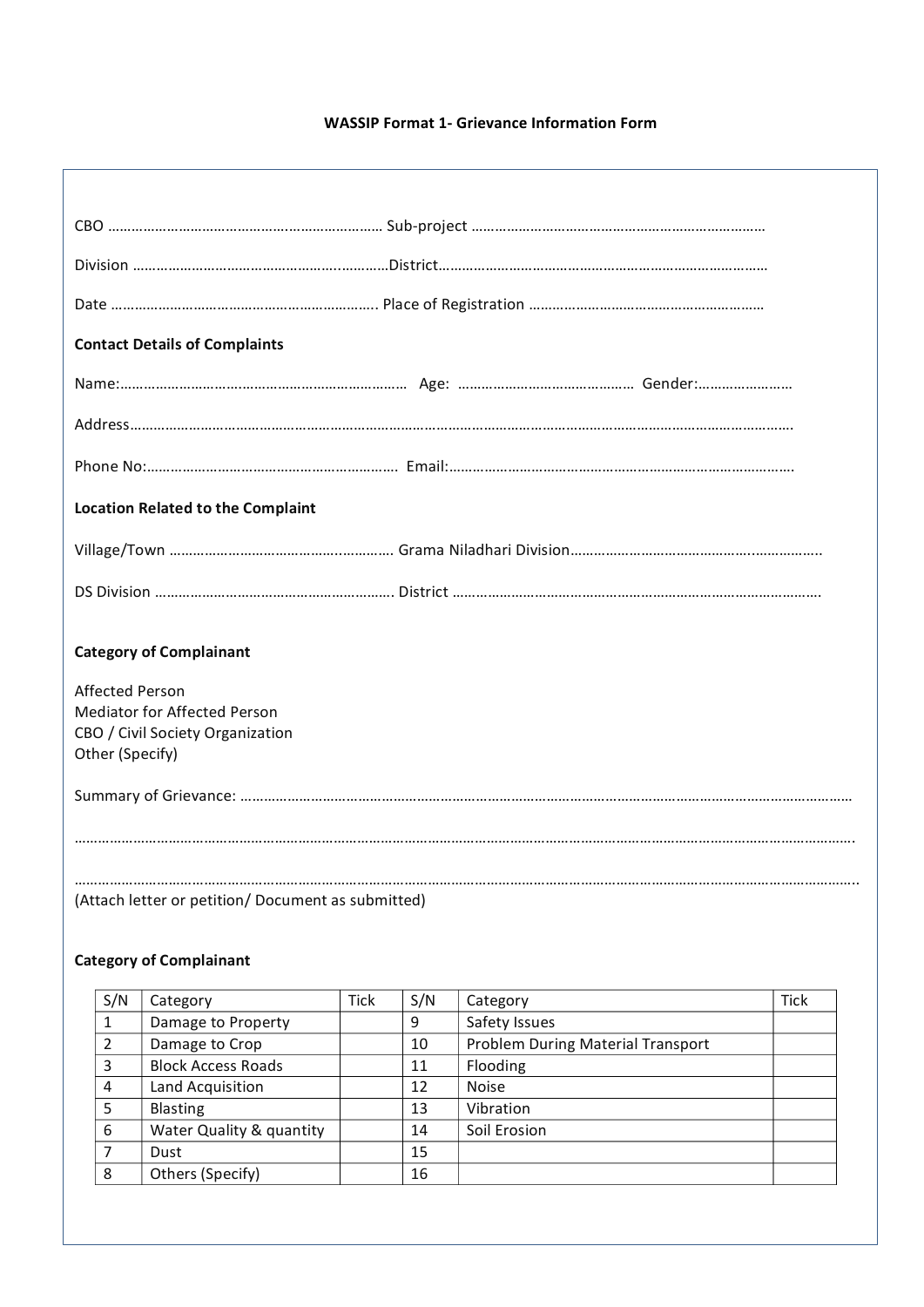# **WASSIP Format 2 - Acknowledge Receipt of the Complaint**

| <b>Acknowledgement Receipt</b>                                           |  |                 |  |  |
|--------------------------------------------------------------------------|--|-----------------|--|--|
|                                                                          |  | Registration No |  |  |
|                                                                          |  |                 |  |  |
|                                                                          |  |                 |  |  |
|                                                                          |  |                 |  |  |
| Document comprising the complaint: (Petition, Supporting Documents etc.) |  |                 |  |  |
| $1$ ).                                                                   |  |                 |  |  |
| 2).                                                                      |  |                 |  |  |
| 3).                                                                      |  |                 |  |  |
|                                                                          |  |                 |  |  |
|                                                                          |  |                 |  |  |
|                                                                          |  |                 |  |  |
|                                                                          |  |                 |  |  |
|                                                                          |  |                 |  |  |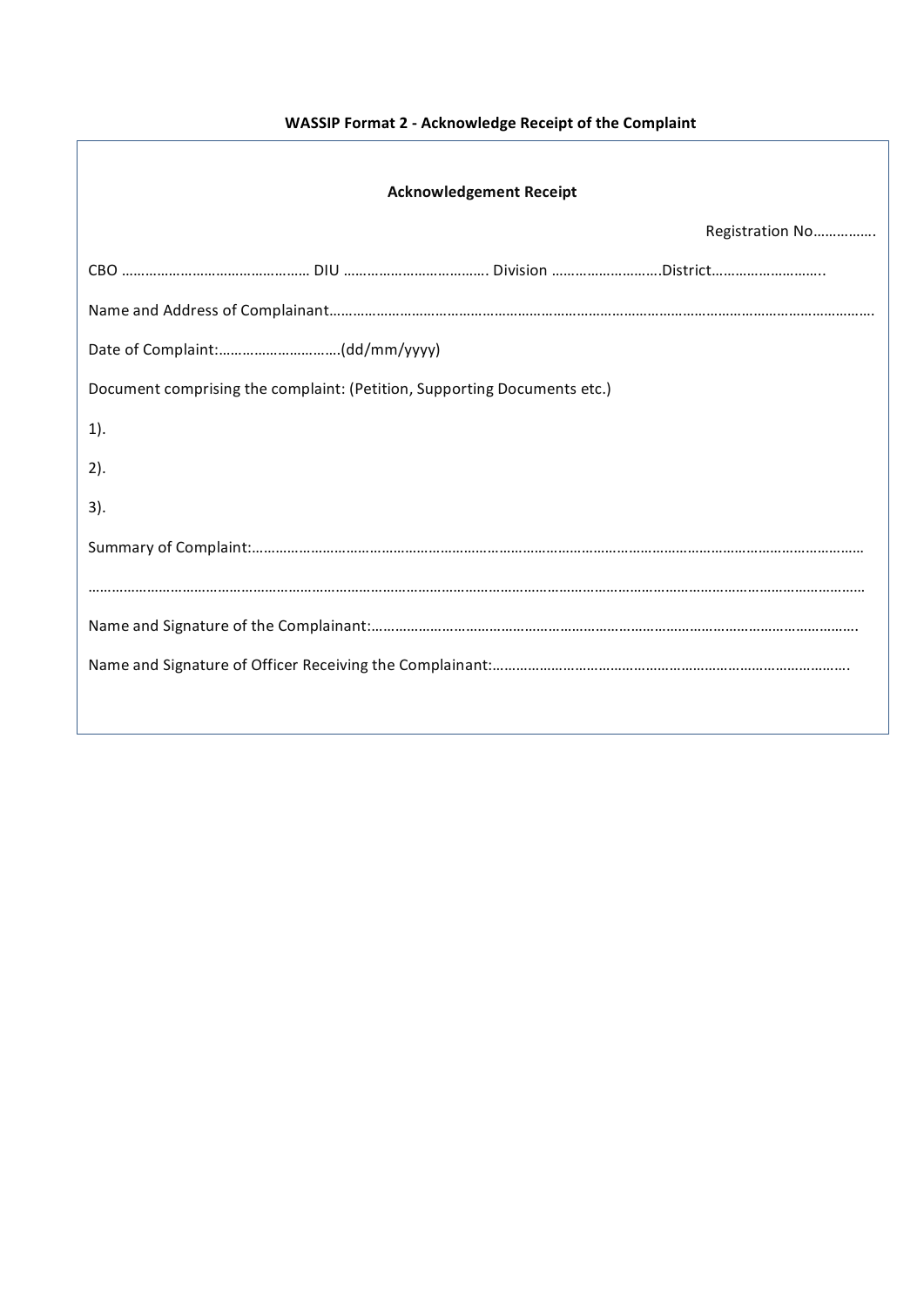## **WASSIP Format 3 - Meeting Record Format**

| CBO:<br>DSU                                              | PMU:                                           |  |  |
|----------------------------------------------------------|------------------------------------------------|--|--|
| Date of the Meeting:                                     |                                                |  |  |
| <b>Details of Participants:</b>                          |                                                |  |  |
| <b>Complainant Side</b>                                  | <b>Government / Project Side / GRC Members</b> |  |  |
| $1$ ).                                                   | $1$ ).                                         |  |  |
| 2).                                                      | 2).                                            |  |  |
|                                                          |                                                |  |  |
|                                                          |                                                |  |  |
| <b>Summary of Grievances:</b>                            |                                                |  |  |
|                                                          |                                                |  |  |
|                                                          |                                                |  |  |
|                                                          |                                                |  |  |
|                                                          |                                                |  |  |
| <b>Record Notes on Discussion Held:</b>                  |                                                |  |  |
|                                                          |                                                |  |  |
|                                                          |                                                |  |  |
|                                                          |                                                |  |  |
|                                                          |                                                |  |  |
| Discussion Taken in the Meeting / Recommendations of GRC |                                                |  |  |
|                                                          |                                                |  |  |
|                                                          |                                                |  |  |
|                                                          |                                                |  |  |
|                                                          |                                                |  |  |
|                                                          |                                                |  |  |
|                                                          |                                                |  |  |
|                                                          |                                                |  |  |
|                                                          |                                                |  |  |

**Date: ……………………………….**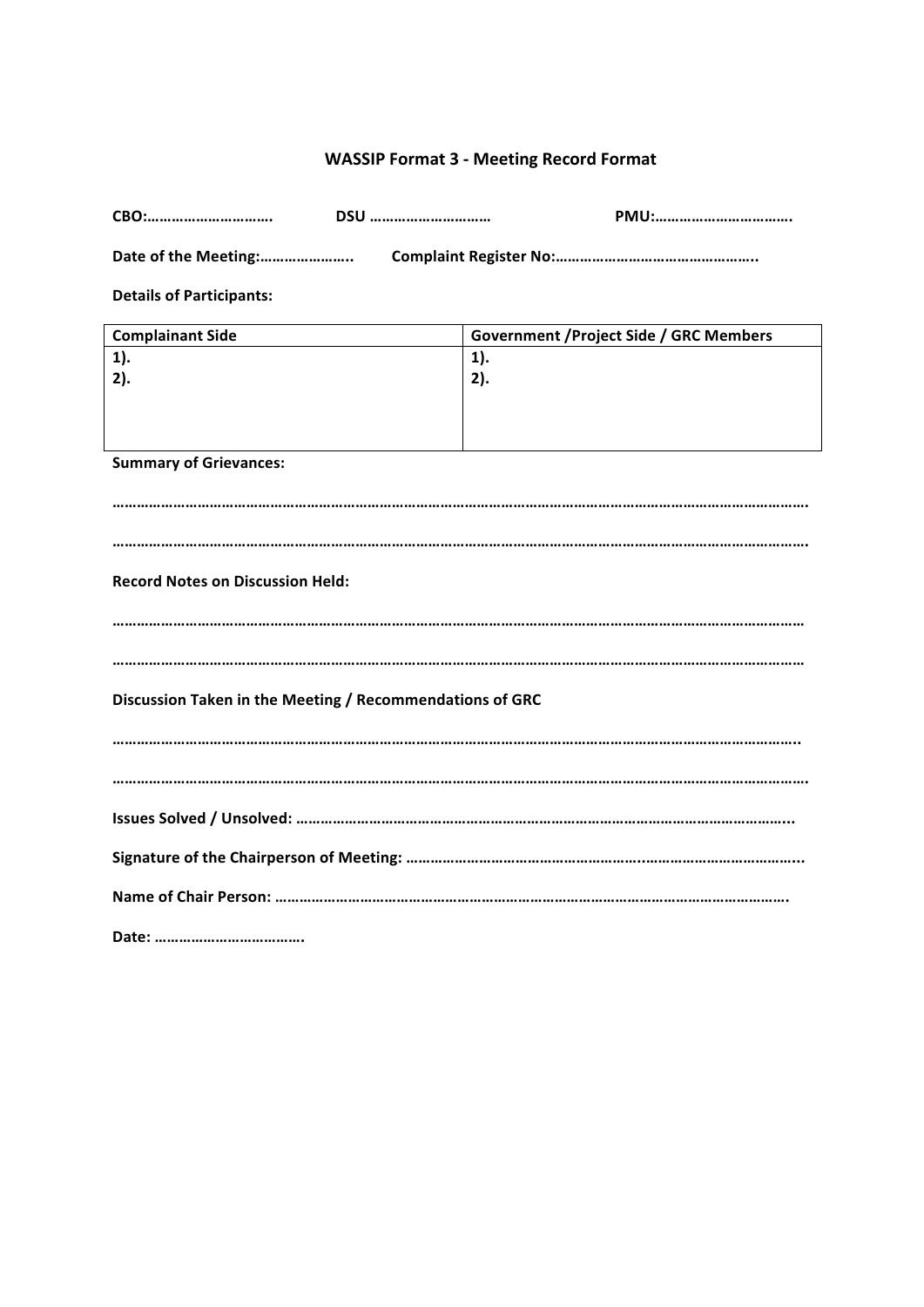#### **WASSIP Format 4 – Disclosure Form**

**CBO: …………………….. DSU: …………………………….. PMU: ………………………………**

## **Conclusions of Grievance Redressal**

- **1. Registration No.**
- **2. Name of Complainant:**
- **3. Date of Complaint:**
- **4. Summary of the Complaint:**

**5. Summary of Resolution:**

**6. Resolved at CBO ………………. DSU……………….. PMU…………………**

| 7. Date of Redressal of the Grievance: |
|----------------------------------------|
|                                        |
|                                        |
|                                        |
|                                        |
|                                        |
|                                        |
|                                        |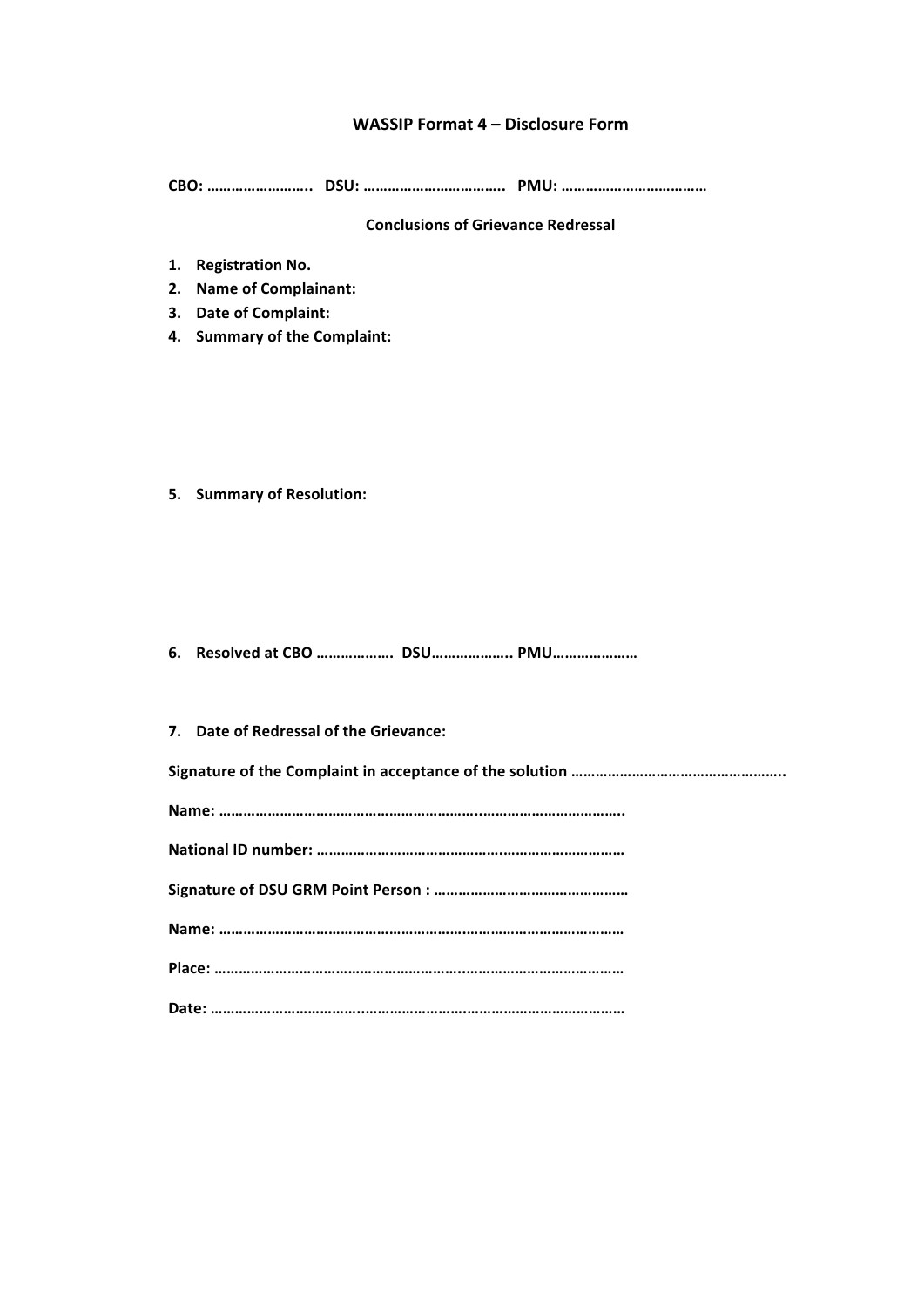#### **GRIEVANCE REDRESS – PAMPHLET TEXT**

This document described the Grievance Redress Mechanism (GRM) that will be applied under the project with respect to issues related to the construction of the sub-projects, including land issues. The presented mechanism follows the project document updates the GRM that was presented project preparation stage.

The Grievance Redress Mechanism, should be considered transparent, objective and unbiased to address any issues or grievances related to both environmental and social safeguards. The GRM will operate at three different levels: (i) GRM is at the site (sub-project) level; (ii) Divisional level GRM will seek to resolve an issue quickly, amicably, and transparently. All grievances received will be entered in a dedicated database and updated regularly. The database will include information on the date of receipt of grievance, type of grievance and resolution and the date of resolution; and (iii) GRM at national level where all stakeholders including community groups will have the opportunity to make complaints, if any, related to the projects through the Grievance Redress Service of the World Bank.

Grievance redress focal points are established at district level will be established within each with village/CBO. As it is customary in Sri Lanka that APs will lodge grievances at the village level to village authorities, the process will be maintained with the organization at village level through the CBOs.

For project purposes District grievance redress focal points have been established within each District Support Unit, with a specific person appointed to manage, process and document received grievances. The DSU appointed a Grievance Point Person to ensure that CBOs are properly instructed on grievance procedures and documentation requirements, to ensure DSU participation in the District and Central level, and to ensure registration and reporting on grievance redress.

The Project has established a project website (www.wassip.lk), and a Facebook page (www.facebook.com/xxxxx) where it is possible for claimants to lodge grievances. These grievances will be received centrally at the PMU. The PMU may also receive complaints/grievances centrally in written or other form. Depending on the nature and content of such grievances/ complaints they may be referred to the CBO, DSU, or the PMU.

If an AP or group is not satisfied with, or has a complaint about, an aspect of the project, or if for any reason the action taken do not materialize according to the procedures set out, and as agreed between the AP and project, he or she has the right to make a complaint.

The steps in the grievance redress procedure setup to manage resettlement related complaints and grievances are as described below.

**Step One** - the typical first step is for the AP or a group of households to approach the village chief/ village authorities and present the grievance. With the establishment of CBO the grievance will be addressed through the CBO that will convene a meeting within a reasonable timeline. The meeting will be held in public and will be open to other APs and villagers to discuss the grievance and mediate. Meeting minutes will be prepared and signed by participants and any decisions, conclusions, as well as disagreements will be noted. A copy of the meeting minutes will be forwarded to the DSU for recording of the grievance.

If the complaint or grievance cannot be resolved by the CBO, or if the claimant is not satisfied with the decision, the claimant or the CBO on his/her behalf may refer the case to the DSU.

**Step Two** - the next step is to present the grievance or complaint at the DSU level. At DSU level the grievance should be addressed within the defined timeframe (5 days). The DSU will convene a meeting with participation of the CBO representative possibly related parties (contractor, concerned sector agencies etc.) as well as claimant. Meeting minutes and report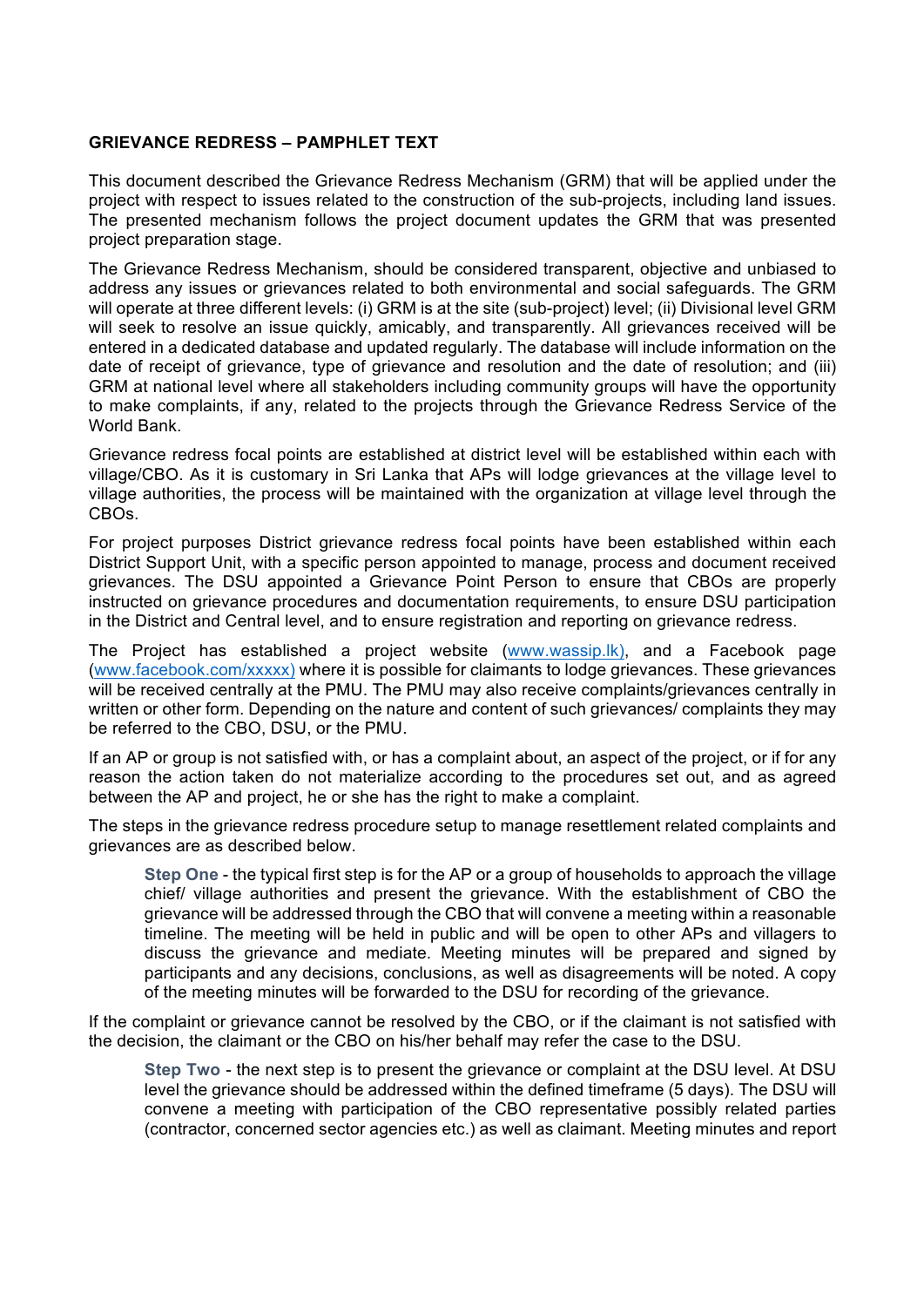on the discussion and decisions made by the DSU will be in writing and singed by the meeting participants. The DSU will keep a log of all grievances and decisions.

If the DSU cannot resolve the matter or the AP is not satisfied with the proposal of the DSU, the AP may take the case to the next level.

**Step Three:** Water Supply (DNCWS) would be primary witnesses in order to both: (i) respond to the claimants grievance in terms of prior activities undertaken, etc; and, (ii) ensure that the claim is reviewed within the context of the existing policy, regulations, procedures and entitlement limits. The findings of the committee will be obligatory. The PMU must maintain a public book showing all complaints and grievances received and the decisions made. The PMU cannot award compensation in excess of what is established as a matter of practice, or not within budgets within which they are operating. The PMU must respond to any complaint or claim in line with the timeframe established in the Sri Lankan regulations.

If the above action does not yield satisfactory results, the claimant has the right to present their case to the courts.

**Step Four** - The fourth step is access to the court system. In the first instance, the case or grievance will be presented to Provincial Court. It will be in the interest of the PMU and the DNCWS, and affected parties to resolve issues before they are brought to the Provincial Court. If the grievance can still not be resolved, or the AP is not yet satisfied with the findings, the second instance is for the claimant to present the case at National Court.

Grievances related to issues received centrally by the PMU through the project website or through other ways will depending on the nature and content of these grievances/complaints be referred to the CBO, DSU, or the PMU.